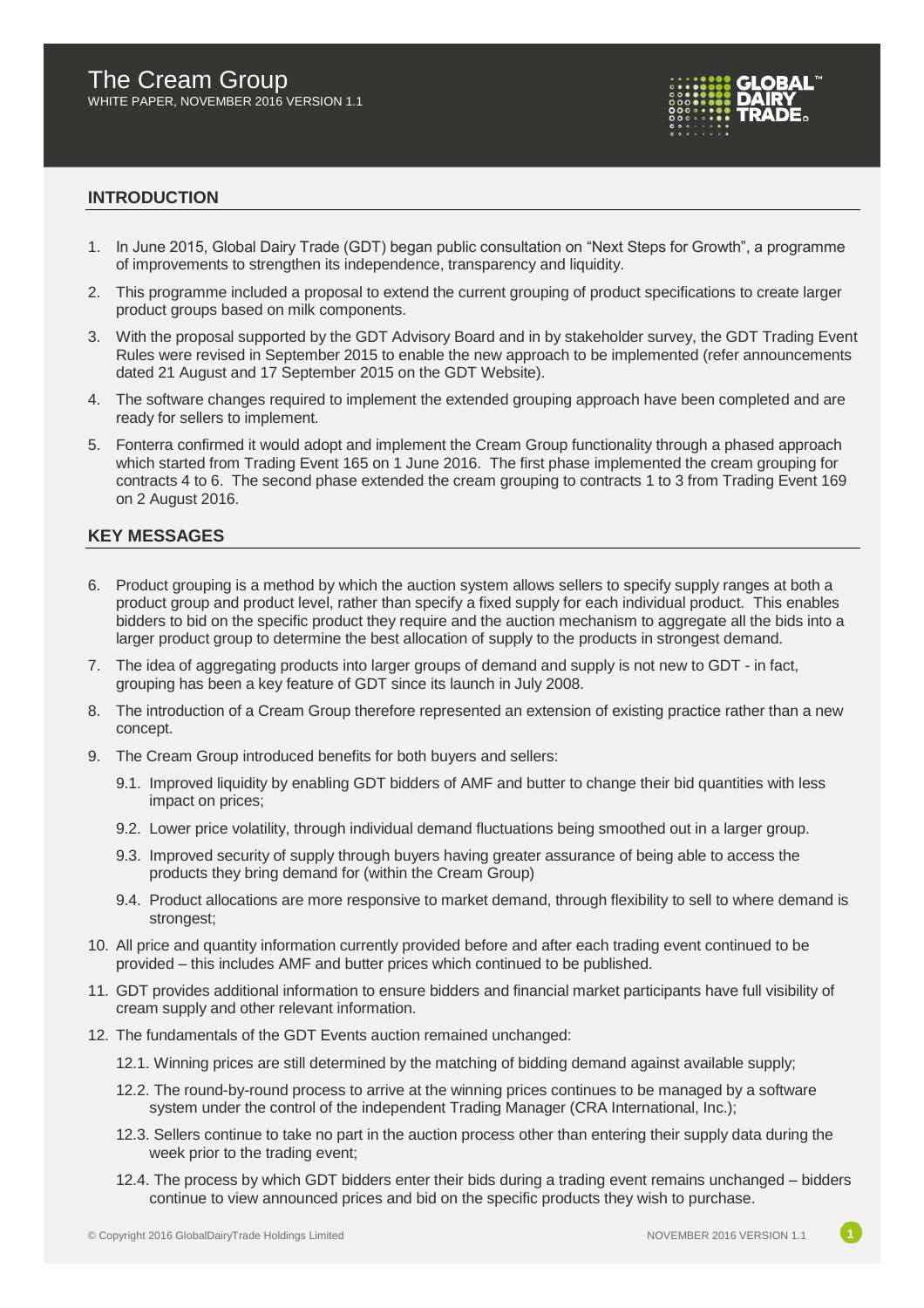#### **STRUCTURE OF THE PAPER**

- 13. The best way to understand the Cream Group is to first understand how the current grouping approach works. The following begins by reviewing GDT's current approach to grouping.
- 14. Subsequent sections describe how the Cream Group works, illustrate possible impacts on auction outcomes, and outline additional information available for each Trading Event.

# Current Approach to Grouping

- 15. The grouping approach provides sellers with the facility to identify certain product specifications as belonging in the same "sales group".
- 16. Each sales group is defined by the seller name, product group, source region, and contract period. For example, Fonterra-AMF-NZ/AU-Contract 2 is a sales group, while the Contract 3 version (Fonterra-AMF-NZ/AU-Contract 3) is a separate sales group. For ease of reference, this paper refers to sales groups using shortened names such as AMF-C2 and AMF-C3 sales groups. Similarly, Fonterra-butter-NZ-Contract 2 is referred to as the butter-C2 sales group.
- 17. The auction system then allows sellers to specify minimum and maximum supply ranges at both a sales group and product specification level, rather than setting a fixed quantity for each product specification.
- 18. This enables bidders to bid on the specific product they require and the auction mechanism to aggregate all the bids into a larger product group to determine the best allocation of supply to the products in strongest demand.
- 19. The grouping approach has been utilised for nearly all product groups and by nearly all sellers. For example, in the case of SMP each seller has specified between two and five product specifications (such as low heat, medium heat etc.) as belonging to their respective SMP sales groups.
- 20. In each case, the effect is to create a larger group of both demand and supply that deepens liquidity and improves the efficiency and robustness of the auction process in discovering market based clearing prices.
- 21. Figure 1 illustrates the difference between three separately managed products versus the case where they are aggregated into a single sales group.

**Figure 1: Illustration of three products aggregated to one sales group**

Small number of bidders in each pool A few large bidders may dominate



**(a) Three separate product pools (b) One sales group covering three products**

Individual bidder has less impact Demand shocks averaged out

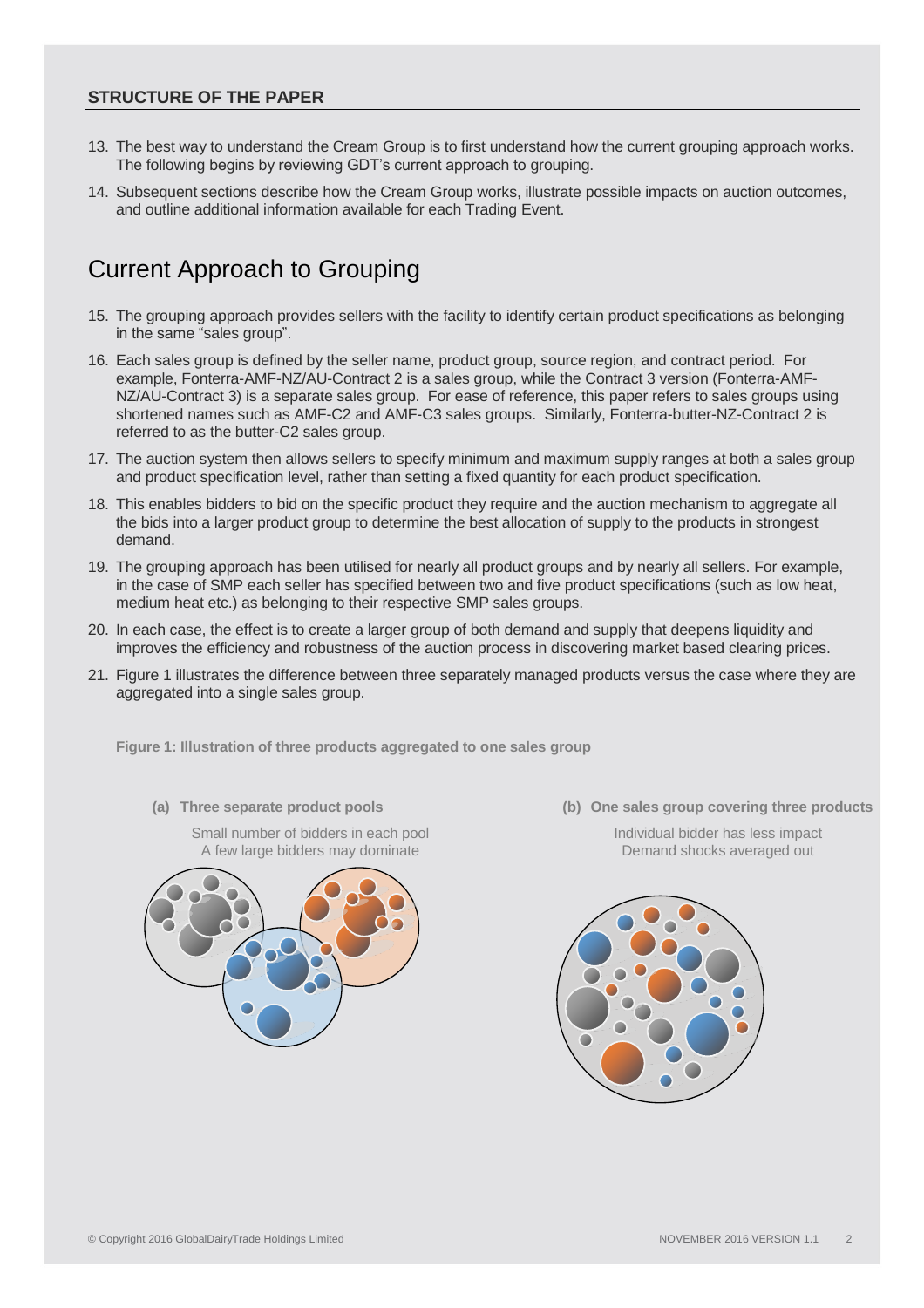### **HOW THE CURRENT GROUPING APPROACH WORKS**

22. Figure 2 illustrates the approach available prior to the Cream Group introduction. It shows where the AMF group with three product specifications (a regular product and two premium versions), and an entirely separate butter group with two product specifications (salted and unsalted versions).



- 23. For each sales group, the approach operates as follows:
	- 23.1. Prior to the start of each trading event, as part of the regular pre-event publication process, the seller specifies the minimum and maximum supply quantities available in total for the sales group and individually for each product specification:
		- 23.1.1. For example, the minimum/maximum supply range for the sales group could be 900 1000 MT, while the minimum/maximum range for each product specification could be  $0 - 1000$  MT;
		- 23.1.2. This would indicate the seller has no preference as to which specification is sold, provided the total sold quantity is between 900 - 1000 MT;
	- 23.2. The seller also sets any price differentials required for the higher specification products. For example, the seller may require that the AMF Premium products achieve a defined price premium above the AMF Regular product;
	- 23.3. Once the trading event is open, bidders enter their MT bid quantities during each bidding round against the particular product specifications they wish to buy at the announced price for that round;
	- 23.4. After the end of each round, the auction system aggregates the bids received across the relevant product specifications to derive total demand for the sales group:
		- 23.4.1. "Oversubscribed" status occurs when demand is greater than maximum supply;
		- 23.4.2. "Undersubscribed" status occurs when demand is less than minimum supply;
		- 23.4.3. "Subscribed" status occurs when the product or sales group is neither under- or over-subscribed;
	- 23.5. If the sales group is oversubscribed, the system will seek to assign the same price increment to each product specification so as to maintain price relativity between product specifications:
		- 23.5.1. Sometimes this is prevented by the product specification being undersubscribed or due to another constraint;
		- 23.5.2. Cases can also arise where the sales group is not oversubscribed but one or more individual product specifications remain oversubscribed, which will then trigger price increments of various sizes on one or more products;
	- 23.6. The above continues round by round (with bidders adjusting their bids) until no product specification or sales group is oversubscribed and no bidder has ability to alter their bids.
- 24. The quantity sold on each product specification is determined by the relative strength of bidding demand for each specification, subject to the total sold quantity lying within the sales group's minimum/maximum supply range.
- 25. The following example illustrates the above process for the AMF-C2 and butter-C2 sales groups in Trading Event 132, held on 20 January 2015.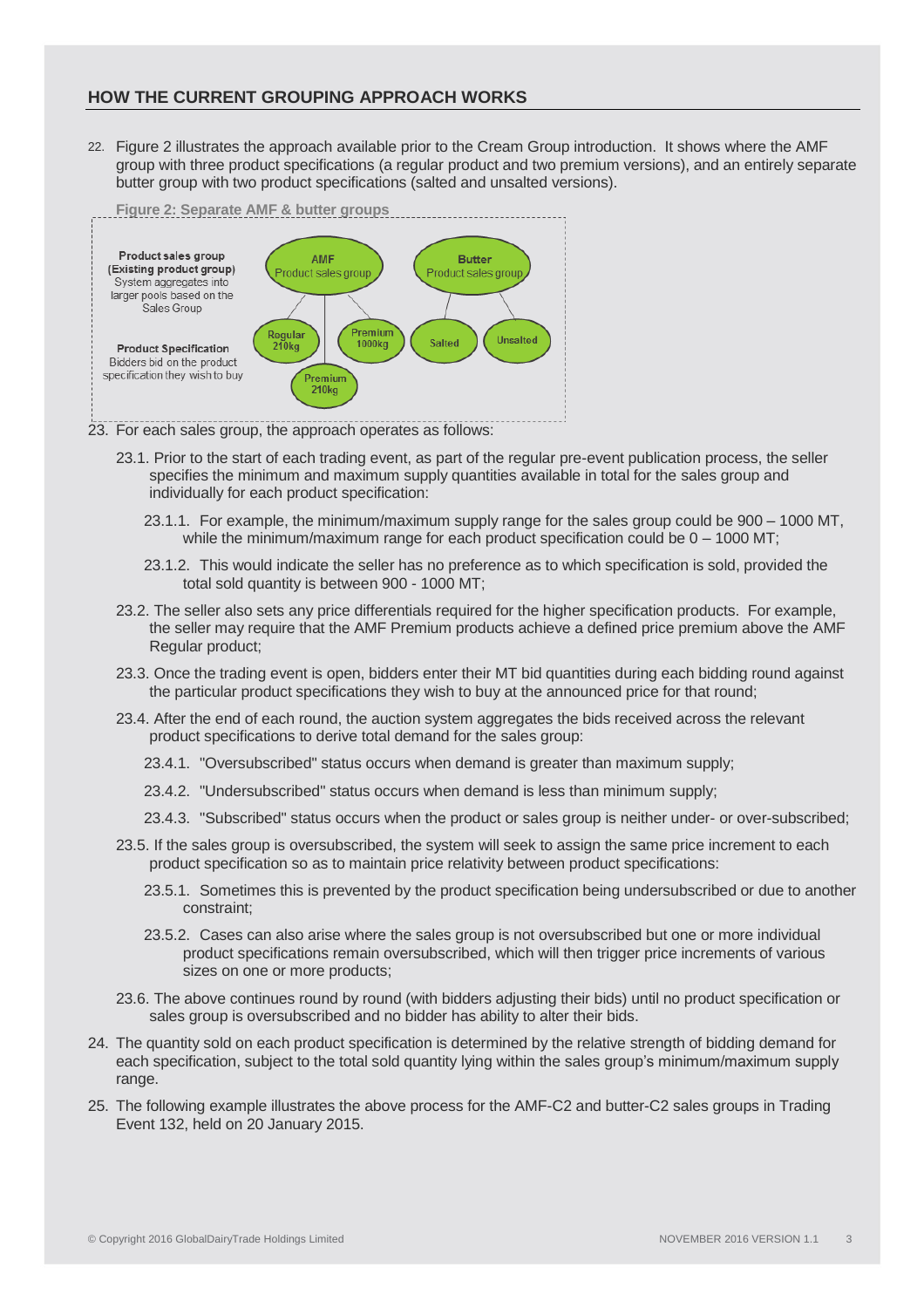#### **EXAMPLE: Trading Event 132**

- 26. Table 1 shows for Trading Event 132 that Fonterra set the AMF-C2 minimum/maximum supply range at 1200 – 1300 MT, and the supply range for each product specification at 0 – 1300 MT.
- 27. These settings indicate that Fonterra had no preference as to the quantity of each specification sold, provided the total sold quantity adds to between 1200 - 1300 MT.
- 28. The middle panel of Table 1 reports the results of the first bidding round. This shows the three product specifications received a wide variation of bids, ranging from a low of 125 MT on Premium 1000kg bins through to more than 1,300 MT on Premium 210kg drums, resulting in that product being oversubscribed.
- 29. The AMF-C2 sales group was also oversubscribed due to total demand of 1,929 MT being greater than the maximum supply of 1,300 MT.
- 30. Due to the sales group being oversubscribed, the auction system assigned the same \$125 price increase to each product specification, thereby maintaining the price relativities as reflected in the starting prices (not shown).
- 31. The right-side panel provides the final results following the close of the trading event after multiple bidding rounds. This shows the sold quantities distributed across the three product specifications to achieve a total sold quantity of 1,226 MT, within the desired 1200 – 1300 MT supply range.
- 32. In this example, nearly three-quarters of the sold quantity was in the Premium 210kg drum specification. This proportion varies significantly from trading event to trading event, with each of the three specifications at times accounting for more than half of the total sold quantity.

**Table 1: Key values for AMF-C2 in Trading Event 132**

|            |                    |                        | <b>Pre-Event Supply Data</b> |                                 | <b>Round 1 Bidding Results</b>       |                                            | <b>Final Results</b>     |                                      |                                       |
|------------|--------------------|------------------------|------------------------------|---------------------------------|--------------------------------------|--------------------------------------------|--------------------------|--------------------------------------|---------------------------------------|
|            |                    | Minimum<br>Supply (MT) | Maximum<br>Supply (MT)       | <b>Bids</b><br>Received<br>(MT) | <b>Subscription</b><br><b>Status</b> | Price<br>Increase for<br><b>Next Round</b> | Sold<br>Quantity<br>(MT) | Winning<br><b>Prices</b><br>(USD/MT) | Price vs.<br><b>Previous</b><br>Event |
| <b>AMF</b> | Regular 210kg drum |                        | 1300                         | 426                             | Subscribed                           | \$125                                      | 315                      | 4.255                                | $-4.7%$                               |
|            | Premium 210kg drum |                        | 1300                         |                                 | 1.378 Oversubscribed                 | \$125                                      | 891                      | 4.300                                | $-5.3%$                               |
|            | Premium 1000kg bin |                        | 1300                         | 125                             | Subscribed                           | \$125                                      | 20                       | 4.355                                | n.a.                                  |
|            | AMF-C2 Sales Group | 1200                   | 1300                         |                                 | 1.929 Oversubscribed                 | n.a.                                       | 1.226                    | 4.289                                | $-5.1%$                               |

33. A similar process also occurs for the butter-C2 sales group, with the mix of sold quantity between the salted and unsalted specifications varying significantly over time.

**Table 2: Key values for butter-C2 in Trading Event 132**

|                           |                | <b>Pre-Event Supply Data</b> |          | <b>Round 1 Bidding Results</b> |                   |          | <b>Final Results</b> |                 |  |
|---------------------------|----------------|------------------------------|----------|--------------------------------|-------------------|----------|----------------------|-----------------|--|
|                           |                |                              |          | <b>Bids</b>                    |                   | Sold     | Winning              | Price vs.       |  |
|                           | <b>Minimum</b> | <b>Maximum</b>               | Received | <b>Subscription</b>            | Increase for      | Quantity | <b>Prices</b>        | <b>Previous</b> |  |
|                           | Supply (MT)    | Supply (MT)                  | (MT)     | <b>Status</b>                  | <b>Next Round</b> | (MT)     | (USD/MT)             | Event           |  |
| <b>Butter</b> Salted 25kg |                | 750                          | 54       | Subscribed                     | \$140             |          | 3.605                | 0.8%            |  |
| Unsalted 25kg             |                | 750                          |          | 1.213 Oversubscribed           | \$140             | 729      | 3.605                | 0.8%            |  |
| Butter-C2 Sales Group     | 700            | 750                          |          | 1.267 Oversubscribed           | n.a.              | 746      | 3.605                | 0.8%            |  |

# Extension to Cream Group

## **BACKGROUND**

- 34. AMF and butter both consist of milkfat and water. The majority of AMF and butter sold on GDT is for shipment two or more months following the Trading Event, and so has not been manufactured at the time of the trading event.
- 35. Although sellers may have flexibility to produce either AMF or butter, the existing grouping approach requires sellers to predict AMF and butter demand so as to determine the optimal mix of offer quantities.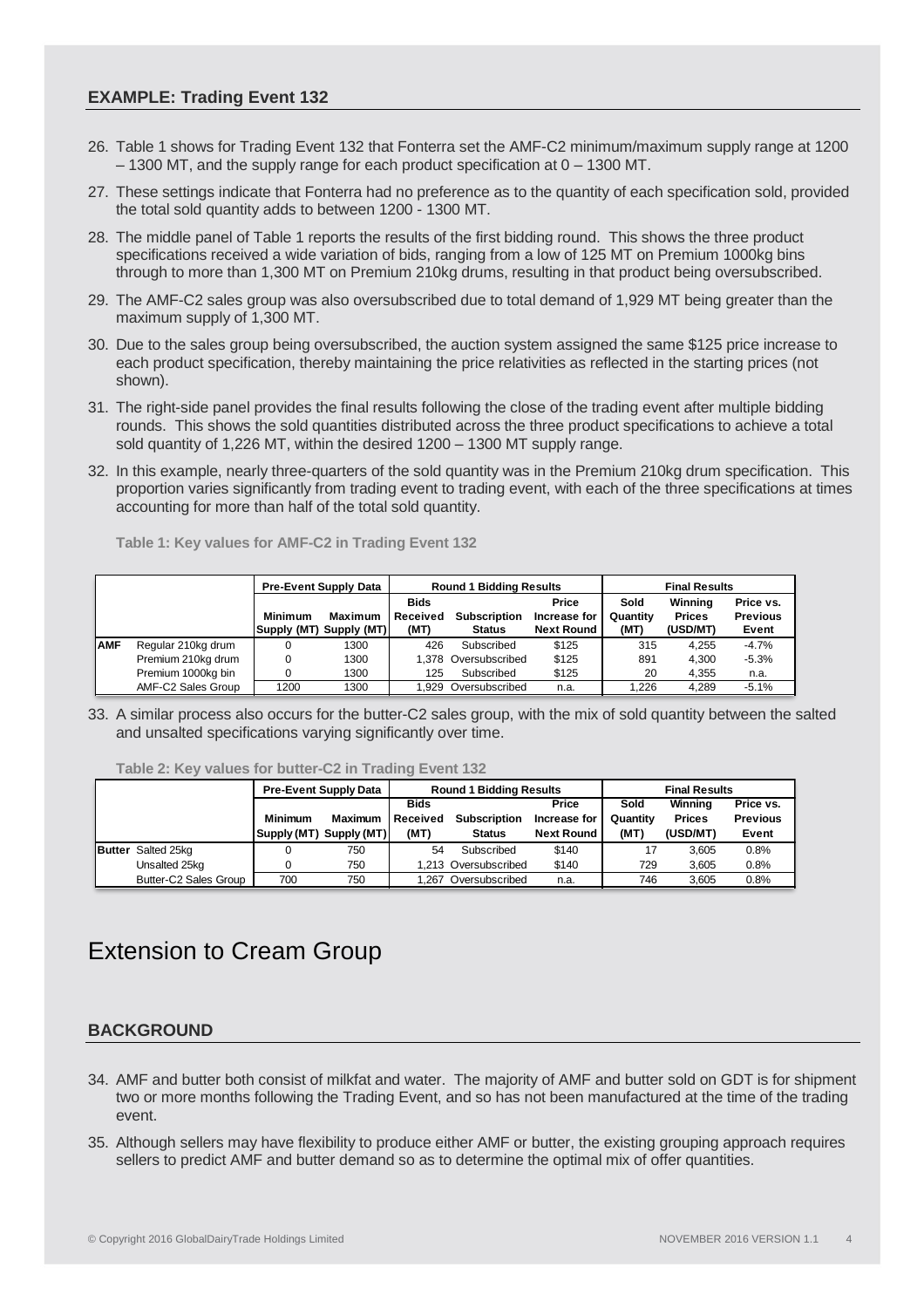36. The difficulty with this approach is that the level of bidding demand is highly variable and cannot be accurately predicted. This is illustrated in Figure 3 where the first round demand/supply ratios for AMF-C2 and butter-C2 sales groups during 2014 - 15 were highly variable from trading event to trading event and also often move in opposite directions to each other.

**Figure 3: First Round Demand/Supply Ratios for AMF-C2 and butter-C2 sales groups**



37. Table 3 provides summary statistics showing 30% – 40% volatility in the first round demand/supply ratios, low serial correlation (implying low predictability from trading event to trading event), and only 20% cross correlation between AMF and butter demand. Equivalent statistics are also reported for the percentage change in the AMF and butter Contract 2 price indices.

**Table 3: Volatility statistics, 2014 - 2015<sup>1</sup>**

|                                | AMF-C2 | <b>Butter-C2</b> |  |
|--------------------------------|--------|------------------|--|
| Round 1 Demand/Supply Ratio    |        |                  |  |
| Coefficient of Variation       | 31%    | 36%              |  |
| Serial Correlation             | 4%     | 42%              |  |
| <b>Cross Correlation</b>       | 20%    |                  |  |
| <b>Percentage Price Change</b> |        |                  |  |
| <b>Standard Deviation</b>      | 9%     | 8%               |  |
| Serial Correlation             | 12%    | 9%               |  |
| <b>Cross Correlation</b>       |        | 54%              |  |

38. It is for these reasons that AMF and butter are viewed as appropriate candidates to apply further grouping.

#### **HOW THE CREAM GROUPING APPROACH WORKS**

- 39. Figure 4 illustrates the Cream Group as a further aggregation of demand and supply into a higher level milk component group. For example, the AMF-C2 and butter-C2 sales groups would aggregate into Contract 2 Cream Group (referred to as Cream-C2).
- 40. The key difference between the separate AMF and Butter grouping system and the Cream Group, is the need to take into account that AMF is approximately 100% milkfat whereas butter is around 83% milkfat and 17% water. Hence, the two product types have different 'utilisation rates'. In other respects, Cream Group grouping is analogous to sales group grouping.

<sup>1</sup> Coefficient of Variation is the standard deviation divided by average value. Serial correlation is the correlation between current period and previous period data value. Cross correlation is the correlation between AMF and butter value in the same period.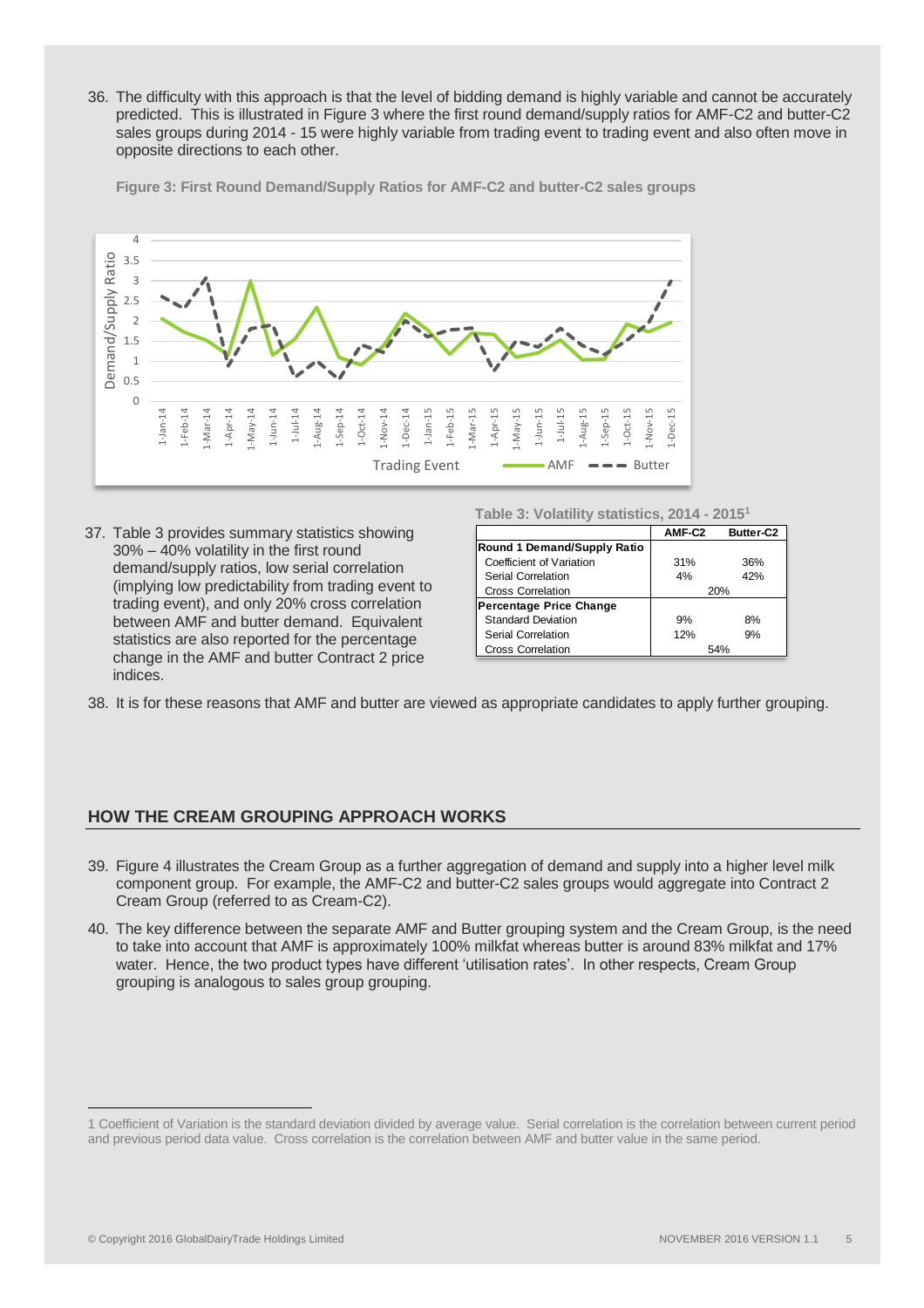



#### 41. The Cream Group operates as follows:



**Figure 5: Supply ranges for milkfat, AMF and butter**

- 41.1. Prior to the start of each trading event, each seller utilising the new group (Fonterra initially) provides additional data specifying the minimum/maximum supply range for milkfat in each contract period;
- 41.2. The relevant sellers also specifies wider supply ranges for AMF and butter products to reflect its available level of sales flexibility between the two product types;
- 41.3. Analogous to the product price premiums for sales group grouping, sellers also specify variable costs for AMF and butter to enable the auction system to calculate equivalent milkfat marginal returns per product;
- 41.4. During the trading event, bidders continue to view the existing bidding screens and continue to enter their MT bid quantities against the particular product specifications they wish to buy at the announced price for that product;
- 41.5. After the end of each bidding round, the auction system aggregates the bids received across AMF and butter to derive the total demand for milkfat, taking into account that each MT of AMF requires 1 MT of milkfat whereas each MT of butter requires only 0.83 MT of milkfat;
- 41.6. If the Cream Group is oversubscribed, the system seeks to set price increments for AMF and butter products to progressively bring their milkfat values into equivalence;
	- 41.6.1. In cases where milkfat equivalence already applies, the system seeks to set price increments to maintain milkfat equivalence – for example, a \$100 increment to the milkfat price would imply a \$100 increment to AMF prices but only a \$83 increment to butter prices (due to butter comprising 83% milkfat);
	- 41.6.2. Sometimes the price increments deviate because the product spec or sales group is undersubscribed or due to another constraint;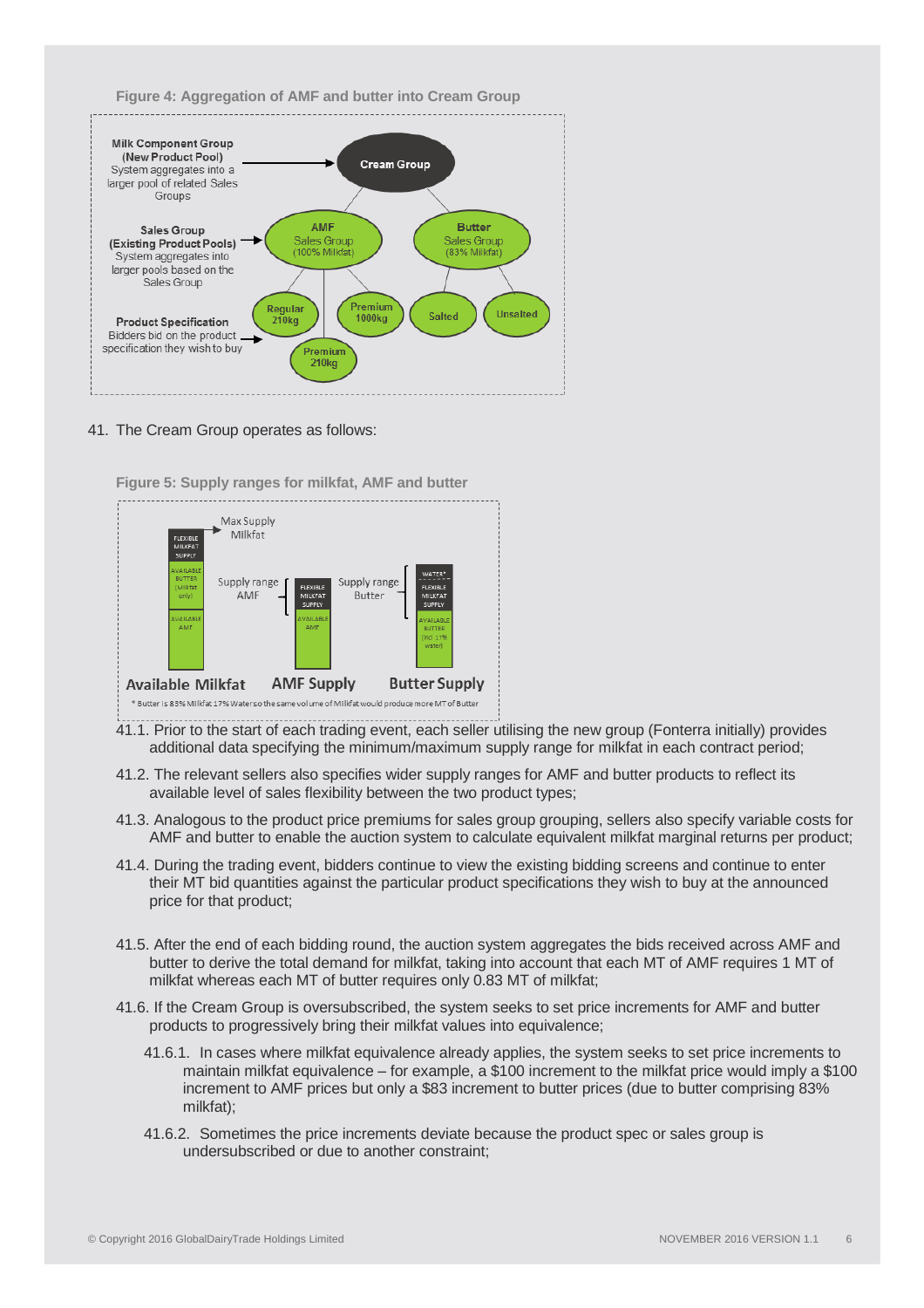41.7. The above continues round by round (with bidders adjusting their bids) until no product specification, sales group or Cream Group is oversubscribed and no bidder has ability to alter their bids.



**Figure 6: Allocation of flexible milkfat to AMF and butter**

42. The result of this process is that the quantity sold on each of AMF and butter is determined by the relative strength of bidding demand for each specification, subject to satisfying the various minimum and maximum supply constraints.

#### **LIMITS TO SUPPLY FLEXIBILITY**

- 43. A key feature of the current grouping approach is that sellers generally are able to allow 100% flexibility in how sold quantities are distributed between the product specifications, as reflected in the  $0 - 1,300$  MT supply range for AMF products in the example discussed above.
- 44. An important practical difference with a Cream Group is that sellers are unlikely to ever have 100% production flexibility between AMF and butter.
- 45. Particularly for the shorter contract periods, sellers need to limit the degree of supply flexibility to ensure outcomes meet both production constraints and customer needs.
- 46. Table 4 illustrates how the Cream Group affects the sales group supply ranges at various levels of flexibility:
	- 46.1. The left panel shows simplified supply ranges of 900 1,000 MT for each of AMF and butter under current systems without a Cream Group:
		- 46.1.1. Note the typical setting where the minimum supply quantities have been set at 10% below their corresponding maximum supply quantities;
		- 46.1.2. Note also that 1,000 MT of each of AMF and butter represents 1,830 MT of milkfat (of which 1,000 MT derives from AMF and 830 MT from the 1,000 MT of butter)
	- 46.2. The middle panel shows the case of a Cream Group with 100% flexibility:
		- 46.2.1. Under this scenario the minimum supply quantities for AMF and butter are set to zero, allowing the full supply of milkfat to be sold either entirely as AMF or sold entirely as butter or some combination of the two;
		- 46.2.2. The maximum supply quantities for AMF and butter reflect that 1,830 MT of milkfat may be converted into a maximum of 1,830 MT of AMF, or converted into a maximum of 2,200 MT ( $\approx$ 1,830/0.83) of butter;
	- 46.3. The right-side panel shows the case of a Cream Group with 50% flexibility:
		- 46.3.1. Under this scenario, the AMF and butter minimum supplies are set to 500 MT, 50% below their original 1,000 MT maximum supply quantities;
		- 46.3.2. After allowing for the milkfat required to meet the minimum supply requirements, the remaining milkfat is available for allocation either entirely to AMF (maximum supply of 1,420 MT) or entirely to butter (maximum supply of 1,600 MT) or some combination of the two.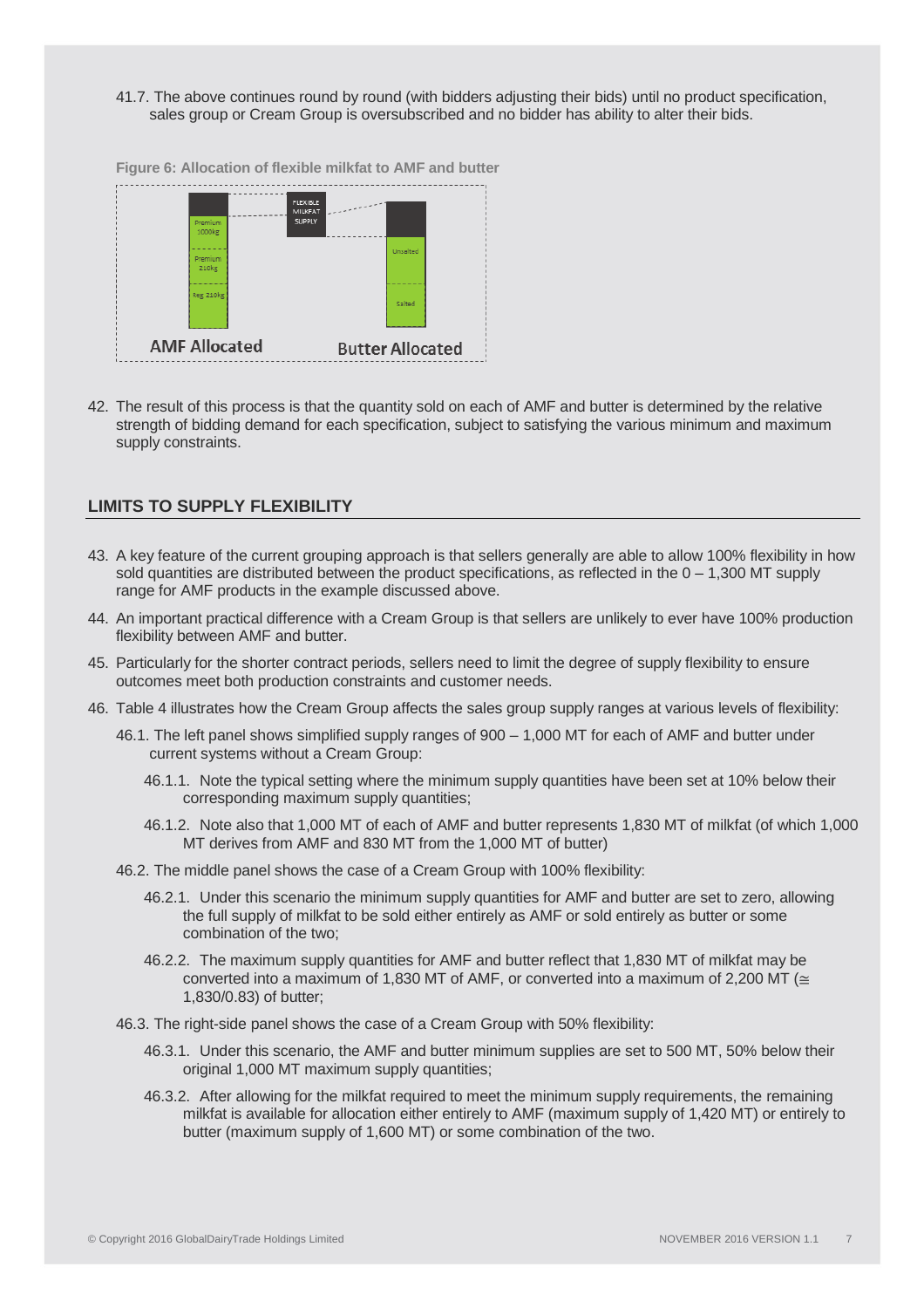**Table 4: Comparison of Supply Ranges at varying levels of flexibility** 

|               |                               | Before the Cream Group        |                               | Cream Group with 100% flex    | Cream Group with 50% flex     |                               |  |
|---------------|-------------------------------|-------------------------------|-------------------------------|-------------------------------|-------------------------------|-------------------------------|--|
|               | <b>Minimum</b><br>Supply (MT) | <b>Maximum</b><br>Supply (MT) | <b>Minimum</b><br>Supply (MT) | <b>Maximum</b><br>Supply (MT) | <b>Minimum</b><br>Supply (MT) | <b>Maximum</b><br>Supply (MT) |  |
| <b>AMF</b>    | 900                           | 1000                          |                               | 1830                          | 500                           | 1420                          |  |
| <b>Butter</b> | 900                           | 1000                          |                               | 2200                          | 500                           | 1600                          |  |
| Milkfat       | n.a.                          | n.a.                          | 1650                          | 1830                          | 1650                          | 1830                          |  |

#### **CHANGES TO BIDDING WEBSITE**

- 47. The software changes required to implement the new grouping approach did not affect the design or structure of the Bidding Website.
- 48. GDT bidders do not see any changes to the bid submission page and they continue to enter bids on the AMF and butter products they wish to purchase.
- 49. The main visible change were introduced on the pre-event page where the minimum and maximum supply ranges for AMF and butter are available to bidders.
- 50. During trading events, bidders may also have noticed a tendency for the round-by-round price increments for AMF and butter to move in a correlated fashion (though not in all cases).

## **ADDITIONAL PRE AND POST EVENT INFORMATION**

- 51. GDT continues to provide all price and quantity information currently provided before and after each trading event.
- 52. GDT also provides additional information to ensure bidders and financial market participants have full visibility of milkfat supply and other relevant information. This includes a table showing how the level of supply flexibility is expected to vary across the season.
- 53. All new data made available to bidders through the GDT Information Website is publicly available to financial market participants via the NZX Dairy Derivatives Market.
- 54. Prior to each trading event, GDT provides additional information on:
	- 54.1. Minimum and maximum supply quantities of milkfat (for each contract period);
	- 54.2. Minimum supply quantities for AMF and butter (the GDT and NZX websites currently provide only the maximum supply quantities, commonly referred to as the offer quantities); and
	- 54.3. Forecast of milkfat supply (similar format to current forecasts for other products).
- 55. Through the GDT Insight subscription service GDT also provides a milkfat reconciliation table. This table provides the total quantity of milkfat sold, milkfat offer quantities and the actual quantities of AMF and butter sold.

|  |  |  |  | Table 5: Example of milkfat reconciliation table |  |
|--|--|--|--|--------------------------------------------------|--|
|--|--|--|--|--------------------------------------------------|--|

| <b>Fonterra</b>                        | 1 | 2     | 3     | 4   | 5   | 6   |
|----------------------------------------|---|-------|-------|-----|-----|-----|
| <b>Product Sold (MT)</b>               |   |       |       |     |     |     |
| <b>AMF</b>                             |   | 1,304 | 899   | 500 | 243 | 125 |
| <b>Butter</b>                          | ٠ | 850   | 532   | 274 | 75  | 50  |
| Milkfat utilised (MT)                  |   |       |       |     |     |     |
| <b>AMF</b>                             |   | 1,304 | 899   | 500 | 243 | 125 |
| <b>Butter</b>                          |   | 703   | 440   | 227 | 62  | 41  |
| <b>Total Milkfat utilised</b>          | ٠ | 2.007 | 1,339 | 727 | 305 | 166 |
| <b>Milkfat quantities offered (MT)</b> |   |       |       |     |     |     |
| Milkfat maximum supply                 |   | 2,103 | 1,355 | 777 | 333 | 212 |
| Milkfat Minimum supply                 |   | 1,893 | 1,219 | 700 | 299 | 160 |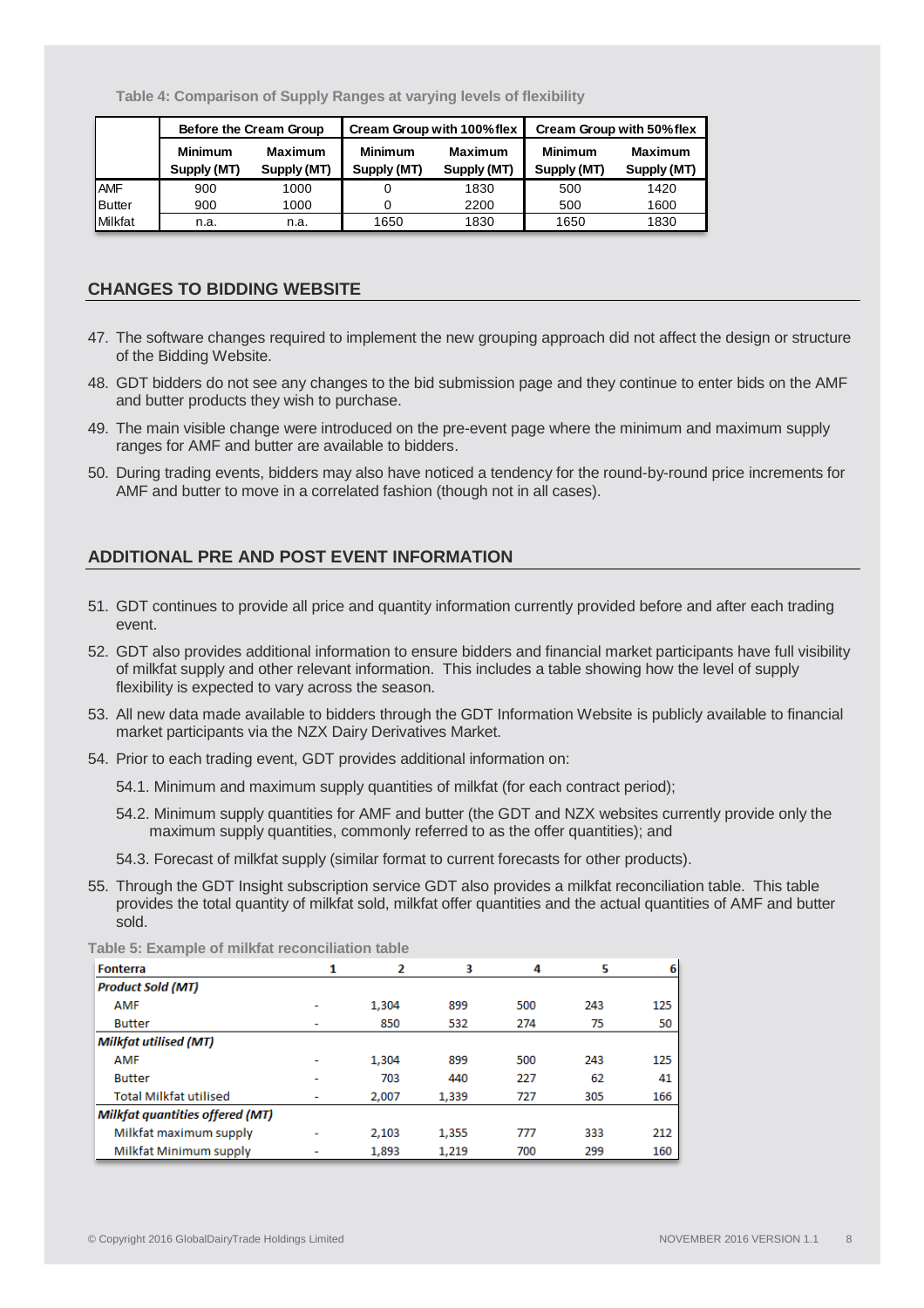#### **DEMAND SUPPLY RATIOS**

- 56. Implementation also required a technical adjustment to avoid double counting of available supply in the calculation of the AMF and butter Demand/Supply Ratios.
- 57. This was necessary because the maximum supply quantities for AMF and butter would otherwise overstate the total available supply from a milkfat perspective. Hence, the Supply number used in the Demand/Supply Ratio needed to be scaled to reflect the aggregate quantity of milkfat available.
- 58. This change was provided for in the September revision of the GDT Trading Event rules (refer Rule C5.16).

# Impacts on Trading Event Outcomes

- 59. This section provides two examples to illustrate how a Cream Group may result in different price outcomes compared to the current system.
- 60. The first example illustrates a case where the AMF price would have been higher and butter price would have been lower under a Cream Group, while the second example illustrates a case where the reverse outcome would have occurred.
- 61. The second example also illustrates a case where allowing 25% supply flexibility would have been insufficient to bring the AMF and butter prices into full alignment on a milkfat equivalence basis.

**Example Application to Trading Event 132**

- 62. Trading Event 132 (20 January 2015) is a good first example for illustrating the impacts of the Cream Group.
- 63. It is a case where the auction outcome resulted in a divergence of milkfat values between AMF and butter even though the event started from a position where prices from the previous trading event were almost exactly equal on a milkfat value basis.
- 64. In this example, we assume that the seller would have set supply flexibility at 25%. This would result in the AMF-C2 supply range widening from 1200 – 1300 MT to 980 – 1460 MT, and the butter-C2 supply range widening from 700 – 750 MT to 560 – 1130 MT.

| Table 6: Trading Event 132 Supply Ranges with and without Cream Group |  |  |  |
|-----------------------------------------------------------------------|--|--|--|
|-----------------------------------------------------------------------|--|--|--|

|              |                               | Before the Cream Group        | Cream Group with 25% flex     |                               |  |  |
|--------------|-------------------------------|-------------------------------|-------------------------------|-------------------------------|--|--|
|              | <b>Minimum Supply</b><br>(MT) | <b>Maximum Supply</b><br>(MT) | <b>Minimum Supply</b><br>(MT) | <b>Maximum Supply</b><br>(MT) |  |  |
| $AMF - C2$   | 1200                          | 1300                          | 980                           | 1460                          |  |  |
| Butter - C2  | 700                           | 750                           | 560                           | 1130                          |  |  |
| Milkfat - C2 | n.a.                          | n.a.                          | 1730                          | 1920                          |  |  |

- 65. Because the actual winning prices from Trading Event 132 resulted in the milkfat value represented by AMF falling below the milkfat value represented by butter, the impact of introducing a Cream Group will be to try correct this situation by raising the price of AMF and reducing the price of butter, thus closing milkfat differential between the two.
- 66. Table 7 below shows the following estimated impacts relative to Trading Event 132 actual outcomes. It is estimated that:
	- 66.1. AMF-C2 average price would have been about 1.9% higher and sold quantity 174 MT lower;
	- 66.2. Butter-C2 average price would have been about 4.4% lower and sold quantity 210 MT higher;
	- 66.3. The total quantity of milkfat embodied in the AMF and butter sold quantities would be approximately unchanged at 1845 MT in each case with and without a Cream Group.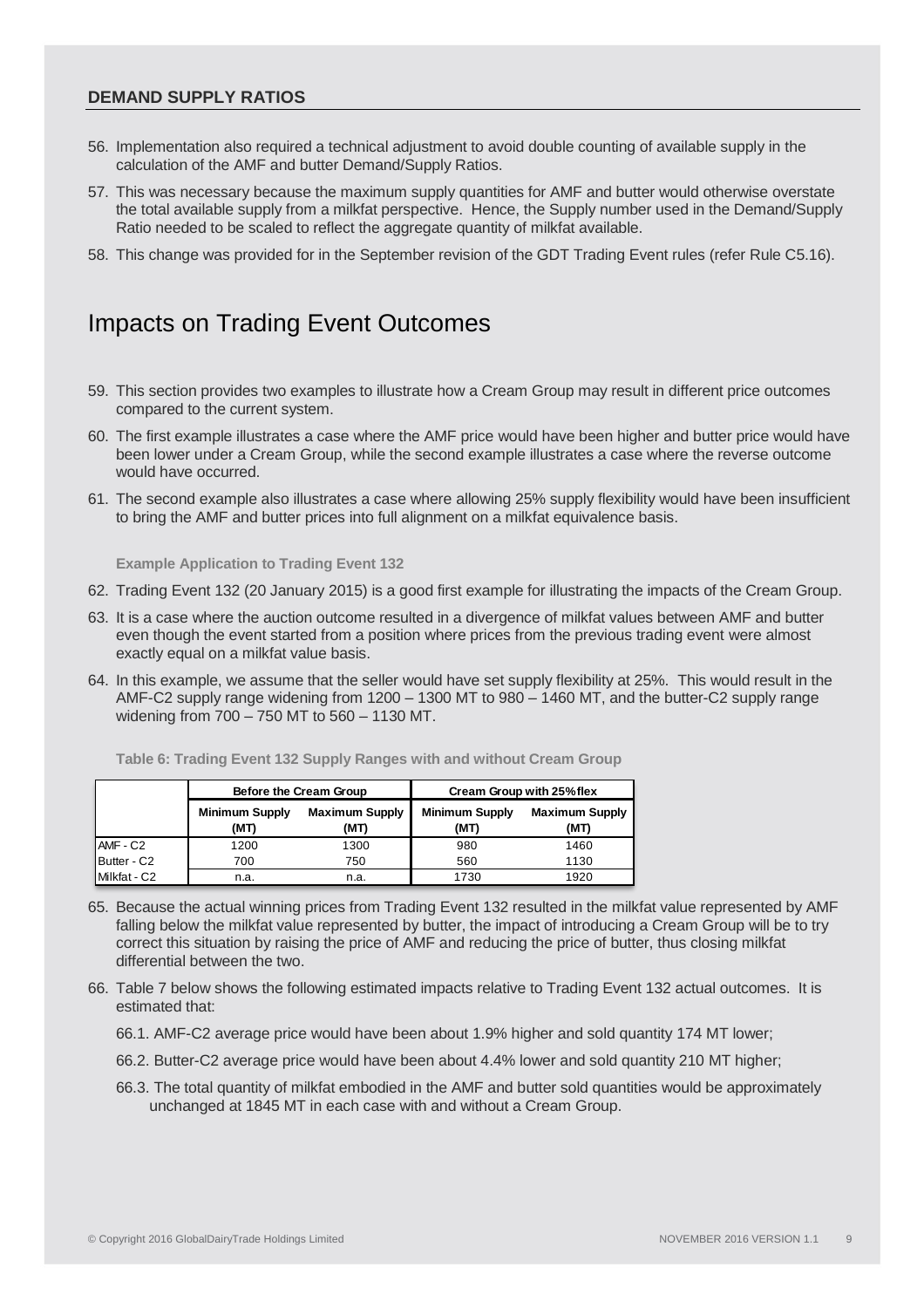**Table 7: Estimated Price and Quantity Impacts of a Cream Group on Trading Event 132**

|               |                              | Before the Cream Group           |                              | Cream Group with 25% flex        | <b>Estimated Impacts</b>   |                             |         |  |
|---------------|------------------------------|----------------------------------|------------------------------|----------------------------------|----------------------------|-----------------------------|---------|--|
|               | <b>Sold Quantity</b><br>(MT) | <b>Winning Price</b><br>(USD/MT) | <b>Sold Quantity</b><br>(MT) | <b>Winning Price</b><br>(USD/MT) | Change in<br>Quantity (MT) | Change in<br>Price (USD/MT) | (%)     |  |
| <b>AMF</b>    | 1.226                        | 4.289                            | 1.052                        | $4.371$ -                        | 174                        | 82                          | 1.9%    |  |
| <b>Butter</b> | 746                          | 3.605                            | 956                          | 3.445                            | $210 -$                    | 160                         | $-4.4%$ |  |
| Milkfat       | 1.845                        | n.a.                             | 1.845                        | n.a.                             | $\overline{\phantom{0}}$   | n.a                         | n.a.    |  |

- 67. Note that the estimated sold quantities for AMF-C2 and butter-C2 both lie within their respective supply ranges, indicating that 25% flexibility was sufficient to achieve full equivalence of milkfat values.
- 68. For the reader interested in the details, Table 8 below provides further information on the assumed supply ranges and shows that the Cream Group would have been oversubscribed after the first bidding round, resulting in the price increases for round 2 consistent with relative milkfat utilization in AMF and butter products. This process proceeds round by round until the Cream Group ceases to be oversubscribed.

#### **Table 8: Trading Event 132 Estimated Result with a Cream Group and 25% Flexibility**

|               |                                                                                                                         |                | <b>Pre-Event Supply Data</b> |             | <b>Round 1 Bidding Results</b> |                   |          | <b>Estimated Final Result</b> |                 |
|---------------|-------------------------------------------------------------------------------------------------------------------------|----------------|------------------------------|-------------|--------------------------------|-------------------|----------|-------------------------------|-----------------|
|               |                                                                                                                         |                |                              | <b>Bids</b> |                                | Price             | Sold     | Winning                       | Price vs.       |
|               |                                                                                                                         | <b>Minimum</b> | <b>Maximum</b>               | Received    | <b>Subscription</b>            | Increase for      | Quantity | Price                         | <b>Previous</b> |
|               |                                                                                                                         | Supply (MT)    | Supply (MT)                  | (MT)        | <b>Status</b>                  | <b>Next Round</b> | (MT)     | (USD/MT)                      | Event           |
| <b>AMF</b>    | Regular 210kg drum                                                                                                      |                | 1460                         | 426         | Subscribed                     | \$145             | 270      | 4.315                         | $-3.1%$         |
|               | Premium 210kg drum                                                                                                      | 0              | 1460                         | 1.378       | Subscribed                     | \$145             | 764      | 4.390                         | $-3.0%$         |
|               | Premium 1000kg bin                                                                                                      | $\Omega$       | 1460                         | 125         | Subscribed                     | \$145             | 17       | 4.415                         | n.a.            |
|               | AMF-C2 Sales Group                                                                                                      | 980            | 1460                         | 1.929       | Oversubscribed                 | n.a.              | 1,052    | 4,371                         | $-3.0%$         |
| <b>Butter</b> | Salted 25kg                                                                                                             | $\Omega$       | 1130                         | 54          | Subscribed                     | \$120             | 22       | 3.445                         | $-3.7%$         |
|               | Unsalted 25kg                                                                                                           | 0              | 1130                         |             | 1.213 Oversubscribed           | \$120             | 934      | 3.445                         | $-3.7%$         |
|               | Butter-C2 Sales Group                                                                                                   | 560            | 1130                         |             | 1.267 Oversubscribed           | n.a.              | 956      | 3.445                         | $-3.7%$         |
|               | <b>IMilkfat Contract 2</b>                                                                                              | 1730           | 1920                         |             | 2.981 Oversubscribed           | \$145             | 1.845    | n.a.                          |                 |
|               | Note: Minimum and maximum supply numbers rounded to nearest 10 MT. Milkfat minimum supply set 10% below maximum supply. |                |                              |             |                                |                   |          |                               |                 |

## **EXAMPLE: Application to Trading Event 150**

- 69. The following illustrates that a Cream Group can also have the reverse outcome to the previous example, i.e. a lower AMF price and a higher butter price.
- 70. Trading Event 150 (20 October 2015) is also interesting because it illustrates a case where 25% supply flexibility would have been insufficient to achieve full equivalence of milkfat values.
- 71. This arises because prices moved from a 6% disparity in milkfat value in the previous trading event (TE149) in favour of butter, to the reverse of a 17% disparity in milkfat value in favour of AMF.
- 72. Trading Event 150 was also characterized by significantly higher offer quantity for butter relative to the previous example (up 67%, from 750 MT to 1250 MT). Although this had operated successfully for several months, the higher supply level reduced the safety margin to ensure market clearing in the face of large demand fluctuations. Trading Event 150 experienced a significant temporary drop in demand which resulted in the butter-C2 winning prices failing to rise above their respective starting prices.
- 73. The introduction of a Cream Group with 25% supply flexibility would have partially mitigated these issues as follows:
	- 73.1. Butter prices would have increased above their starting prices during successive bidding rounds until the butter-C2 sales group became undersubscribed (after which the prices would have remain unchanged in subsequent rounds);
	- 73.2. With the butter quantity constrained at its minimum supply, AMF prices would have continued to increase until the Cream Group ceased to be oversubscribed.
- 74. The estimated impacts relative to actual outcomes for Trading Event 150 are:
	- 74.1. AMF-C2 average price 3.3% lower and sold quantity 257 MT higher;
	- 74.2. Butter-C2 average price 3.4% higher and sold quantity 310 MT lower.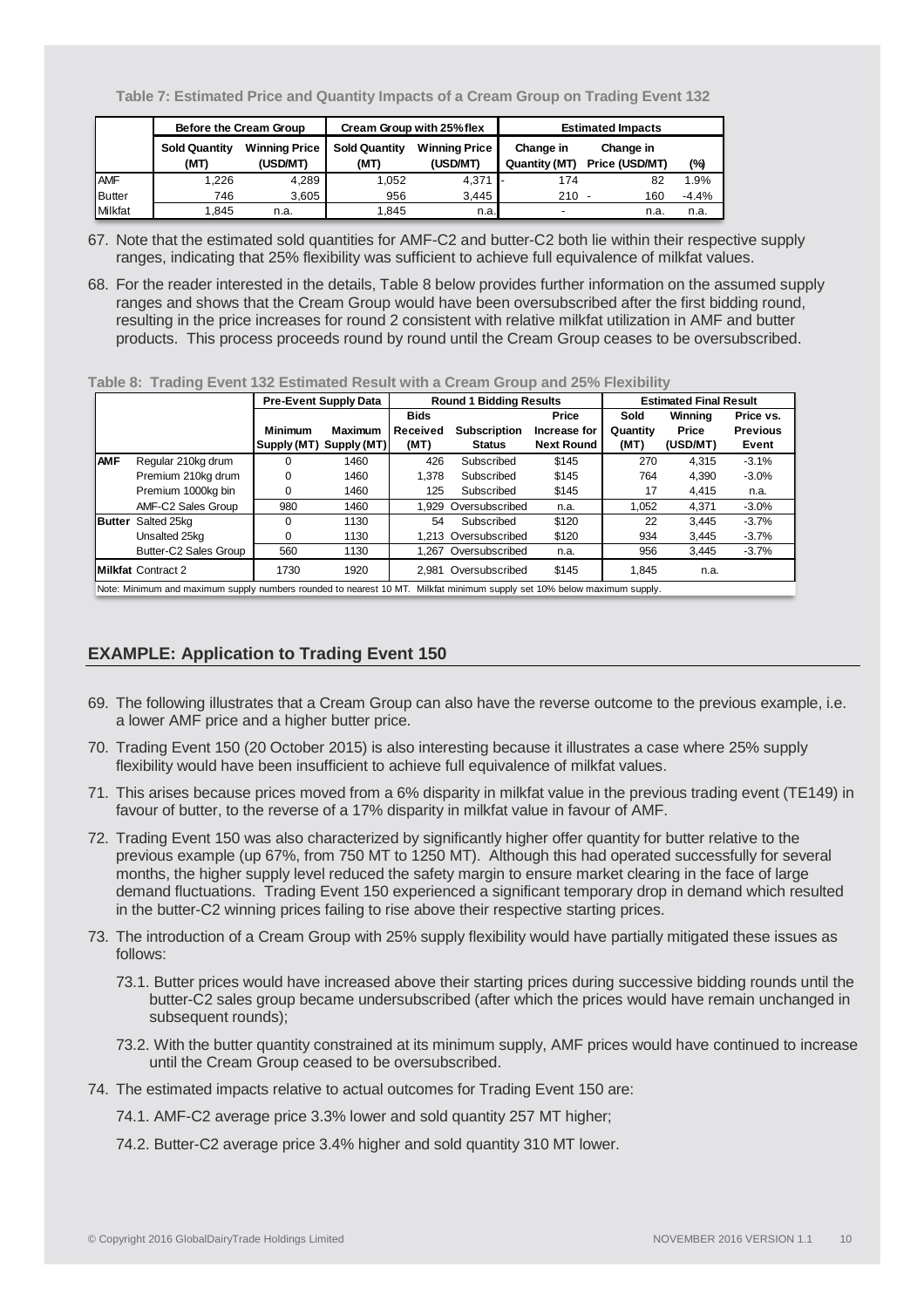75. The net result would have been a remaining disparity in milkfat values of 10%, i.e. 25% flexibility would have significantly reduced the disparity (from 17% in favour of AMF to 10% in favour of AMF), but would have been insufficient to eliminate the disparity and achieve equivalence of milkfat values.

**Table 9: Estimated Impact of a Cream Group on Trading Event 150**

|                      | Before the Cream Group        |                                  | Cream Group with 25% flex     |                                  |                            |                             |         |
|----------------------|-------------------------------|----------------------------------|-------------------------------|----------------------------------|----------------------------|-----------------------------|---------|
|                      | <b>Minimum Supply</b><br>(MT) | <b>Maximum Supply</b><br>(MT)    | <b>Minimum Supply</b><br>(MT) | <b>Maximum Supply</b><br>(MT)    |                            |                             |         |
| AMF - C2             | 1.350                         | 1.450                            | 1.090                         | 1.710                            |                            |                             |         |
| Butter - C2          | 1.150                         | 1.250                            | 940                           | 1,690                            |                            |                             |         |
| Milkfat - C2         | n.a.                          | n.a.                             | 2.240                         | 2,490                            |                            | <b>Estimated Impacts</b>    |         |
|                      | <b>Sold Quantity (MT)</b>     | <b>Winning Price</b><br>(USD/MT) | Sold Quantity (MT)            | <b>Winning Price</b><br>(USD/MT) | Change in<br>Quantity (MT) | Change in<br>Price (USD/MT) | (%)     |
| AMF - C <sub>2</sub> | 1.441                         | 3.879                            | 1.698                         | 3.751                            | 257                        | 128                         | $-3.3%$ |
| Butter - C2          | 1.250                         | 2,620                            | 940                           | 2,709                            | 310                        | 89                          | 3.4%    |
| Milkfat - C2         | 2.479                         | n.a.                             | 2.478                         | n.a.                             |                            | n.a.                        | n.a.    |

#### **LONG TERM IMPACTS**

- 76. The two examples discussed above illustrate how a Cream Group could result in different price outcomes compared to the current system.
- 77. However, the results need to be interpreted with caution, for two reasons:
	- 77.1. Any change to the price and quantity outcome for one trading event is likely to spill-over to impact bidder demand and therefore pricing in subsequent trading events;
	- 77.2. Also, GDT is only one part of the broader market and ultimately the market price will be determined by the balance of total market demand against total market supply.
- 78. Taking account of these factors would require fairly complex modelling and the accuracy of the results would be hindered by the lack of reliable estimates for the relevant demand and supply elasticities.
- 79. For these reasons the paper does not provide any evidence on the long term price impacts of a Cream Group.

# Concluding Comments

- 80. A key message of this paper has been that the introduction of a Cream Group represented a continuation and extension of grouping concepts that have always been central to GDT since its launch in 2008.
- 81. Nevertheless, a Cream Group did add some complexity to the mechanics of the auction processes, and this may make it more difficult for people to understand the full details of how the trading events operate.
- 82. It is important to note, however, that the fundamentals of the auction remained unchanged:
	- 82.1. Winning prices are still determined by the matching of bidding demand against available supply;
	- 82.2. The round-by-round process to arrive at the clearing prices continues to be managed by a software system under the control of the independent Trading Manager (CRA International, Inc.);
	- 82.3. Sellers continue to take no part in the auction process other than entering their supply data during the week prior to the trading event.
- 83. The last comment is significant because it is critical to understand that the implementation of a Cream Group did not create an opportunity for sellers to become involved in the auction process.
- 84. On the contrary, one of the ancillary benefits of the new grouping approach was to transfer, from the seller to the auction system, the decision of how a seller's available milkfat supply is allocated between AMF and butter.
- 85. In terms of price impacts, the paper showed how a Cream Group could result in different price outcomes